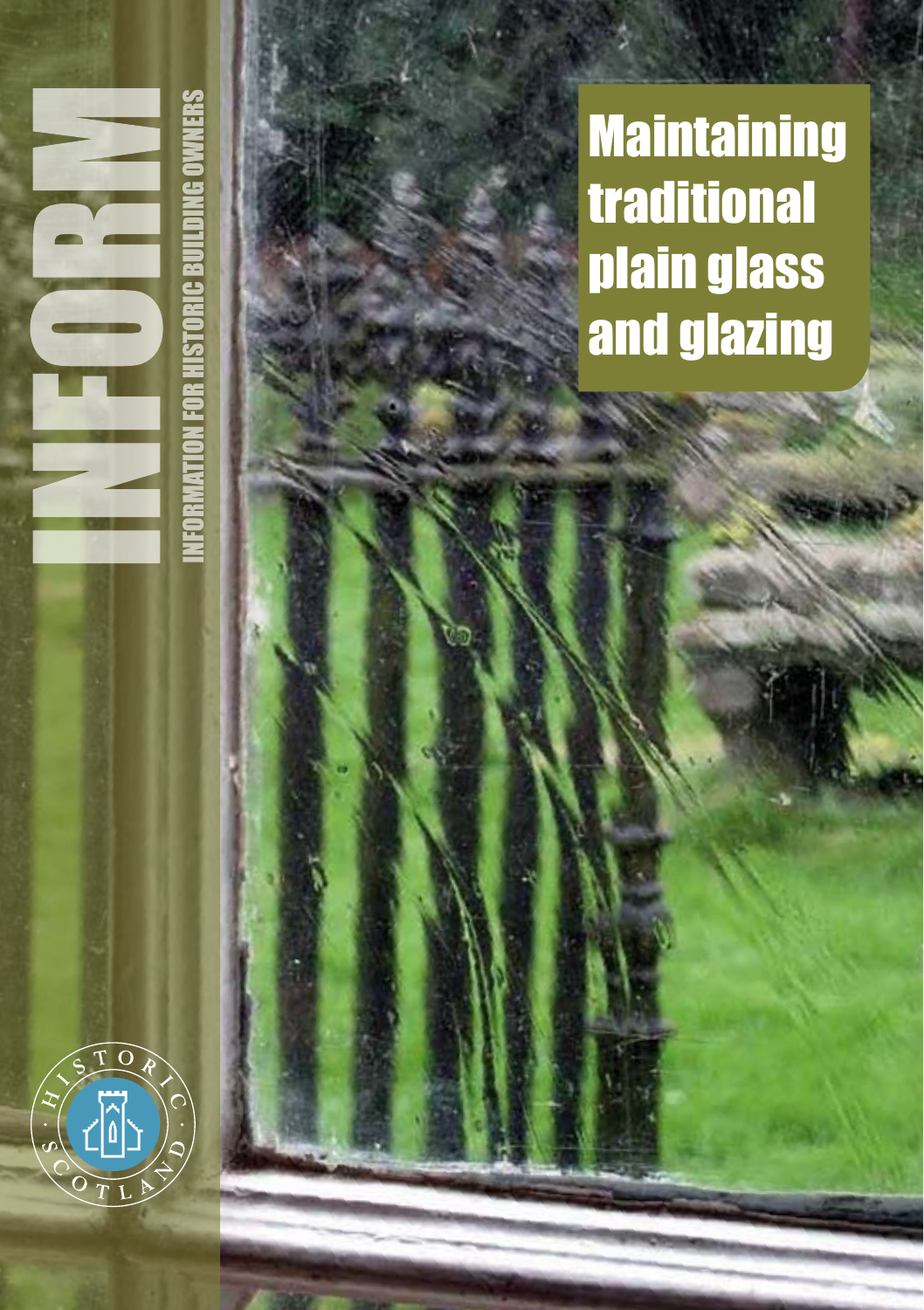

*Traditional glazing creates a 'shimmering' effect*

### Introduction

**Traditional glass used to glaze windows is an often-overlooked element of traditional buildings yet contributes much to their character and appearance. The imperfections in glass produced before the 1950's create a characteristic and appealing 'shimmering' effect on the exterior by reflecting light at many angles in a way that modern glass does not. Equally, a slight distortion of the view out of a window is one of the charms of traditional glass. This INFORM is intended to outline the types of traditional plain glass and glazing systems most commonly encountered by building owners, and to give general guidance on their maintenance and repair.** 

## The glazing system

Traditionally, glass was usually held in place either by strips of lead, known as 'kames', or by a series of small nails called 'sprigs' and linseed oil putty.

## Traditional glass

Glass is composed predominantly of silica (commonly obtained from sand, though other materials, such as flint, were also used). Traditional manufacturing techniques could not produce perfectly flat or transparent glass. Glass often contained air bubbles and was tinged with colour caused by impurities such as metal oxides in the sand used to make it.

By the 1680's-90's sash and case windows were becoming popular throughout Britain which led to a significant increase in the demand for window glass which has varied in type over time according to fashion, technology and other factors.

## Common types of traditional glass

• **Cylinder glass**

(also known as 'broad, 'sheet', or 'muff' glass) was made by blowing a cylinder of molten glass. This cylinder was cut along its side and flattened out in a furnace, giving the glass a slightly rippled surface. It can also be recognised by the pattern of the 'seed' which consists of elongated air bubbles that lie in straight parallel lines within the glass. Popular until the first half of the 18th Century.



*Early traditional glass, probably cylinder glass*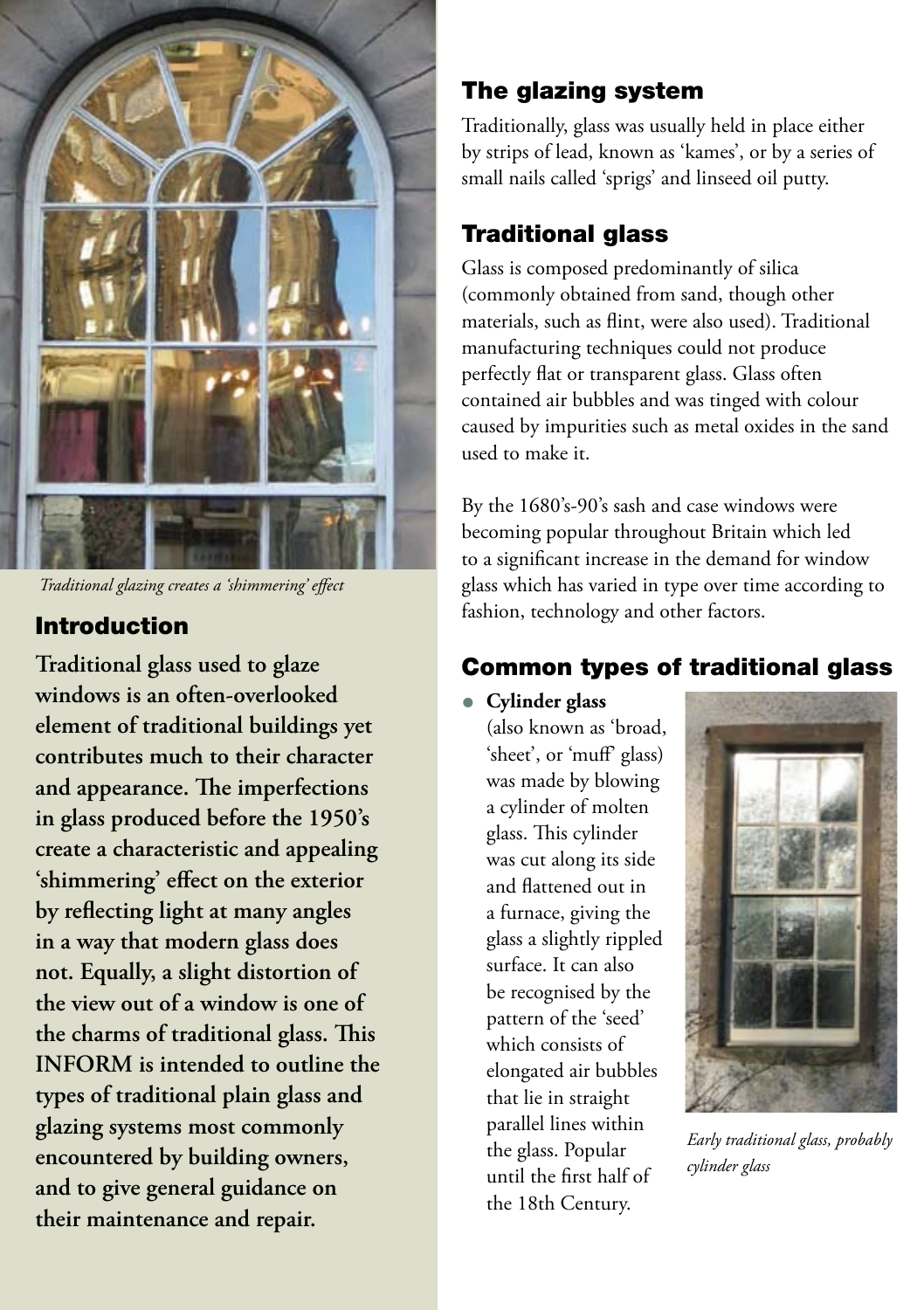

*Making cylinder glass*

• **Crown glass** was made by blowing and then spinning molten glass into a large thin disc known as a 'table' which was then cut into smaller panes. The glass is slightly curved and distinctive semi-circular lines called the 'ream' can often be seen in the glass. Crown glass is thinner than cylinder glass, but is also brighter and shinier as it never came in contact with a hard surface while molten. The seed lies



in concentric circles, and panes often have a 'bellied' appearance when used in windows. Crown glass became increasingly popular from the middle of the 18th Century.

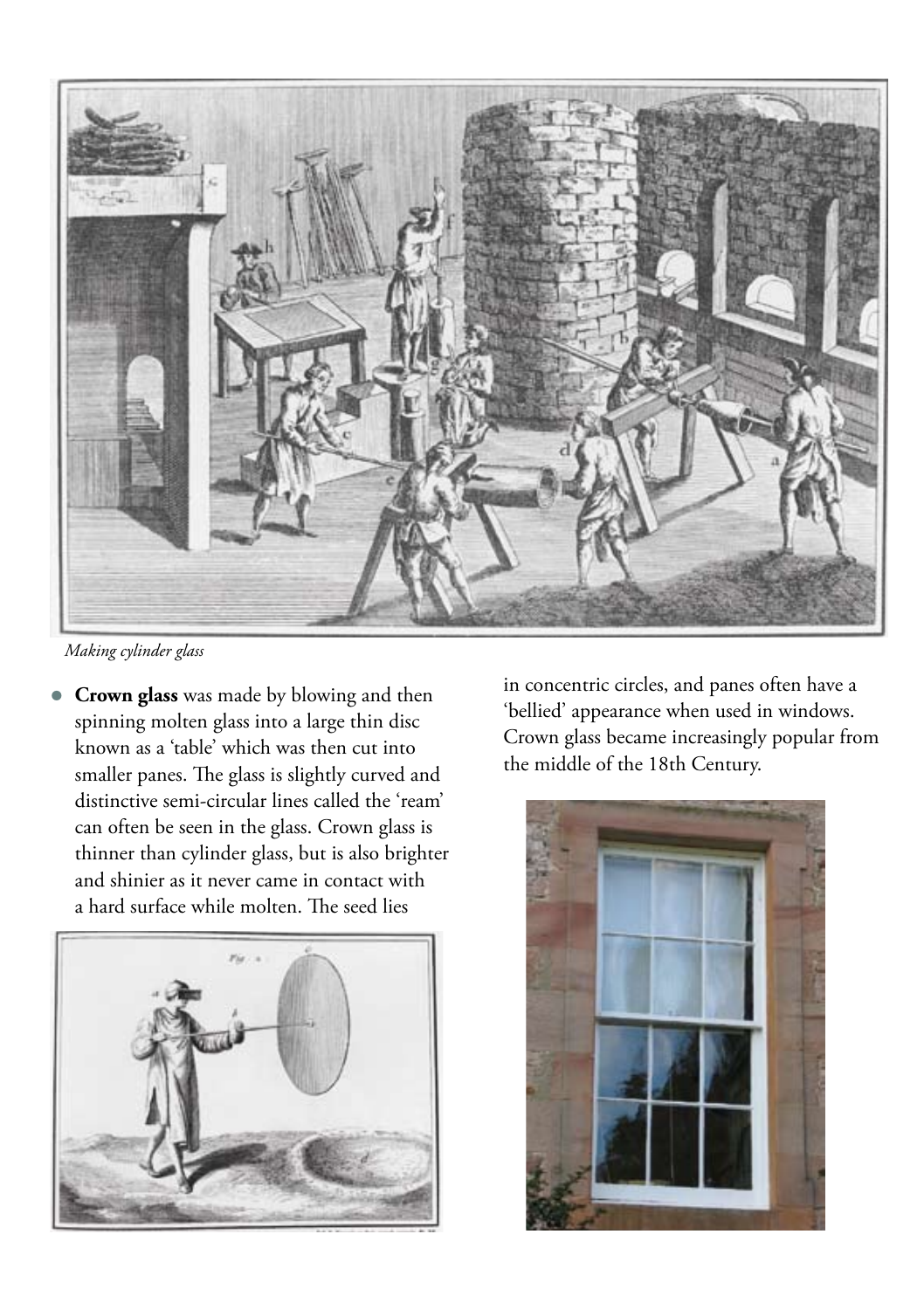

*The distinctive semi-circular lines of crown glass*





*A "bull's eye" pane. This was the centre of the round table of crown glass and was the cheapest pane to be cut from the table. Image courtesy of R Curtis.*

- **Plate glass** was made in a variety of ways. Early plate glass was made using either cylinder glass or glass which was cast by pouring molten glass onto a casting table. The cast or cylinder glass was then ground and polished until it was smooth. This was a labour intensive process and plate glass was therefore very expensive. It was consequently used predominantly for mirrors and for glazing high status buildings from the 17th Century onwards.
- Patent Plate glass: the process for producing Patent Plate glass was invented in 1839 by James Chance. Earlier types of plate glass required the initial sheet of glass to be very thick to allow for a portion of its surface to be ground away to make it flat. However, the Patent process enabled thinner sheets of glass to be ground and polished which meant that manufacturers could make more finished glass from the same amount of raw materials.

*Plate glass in late Victorian windows*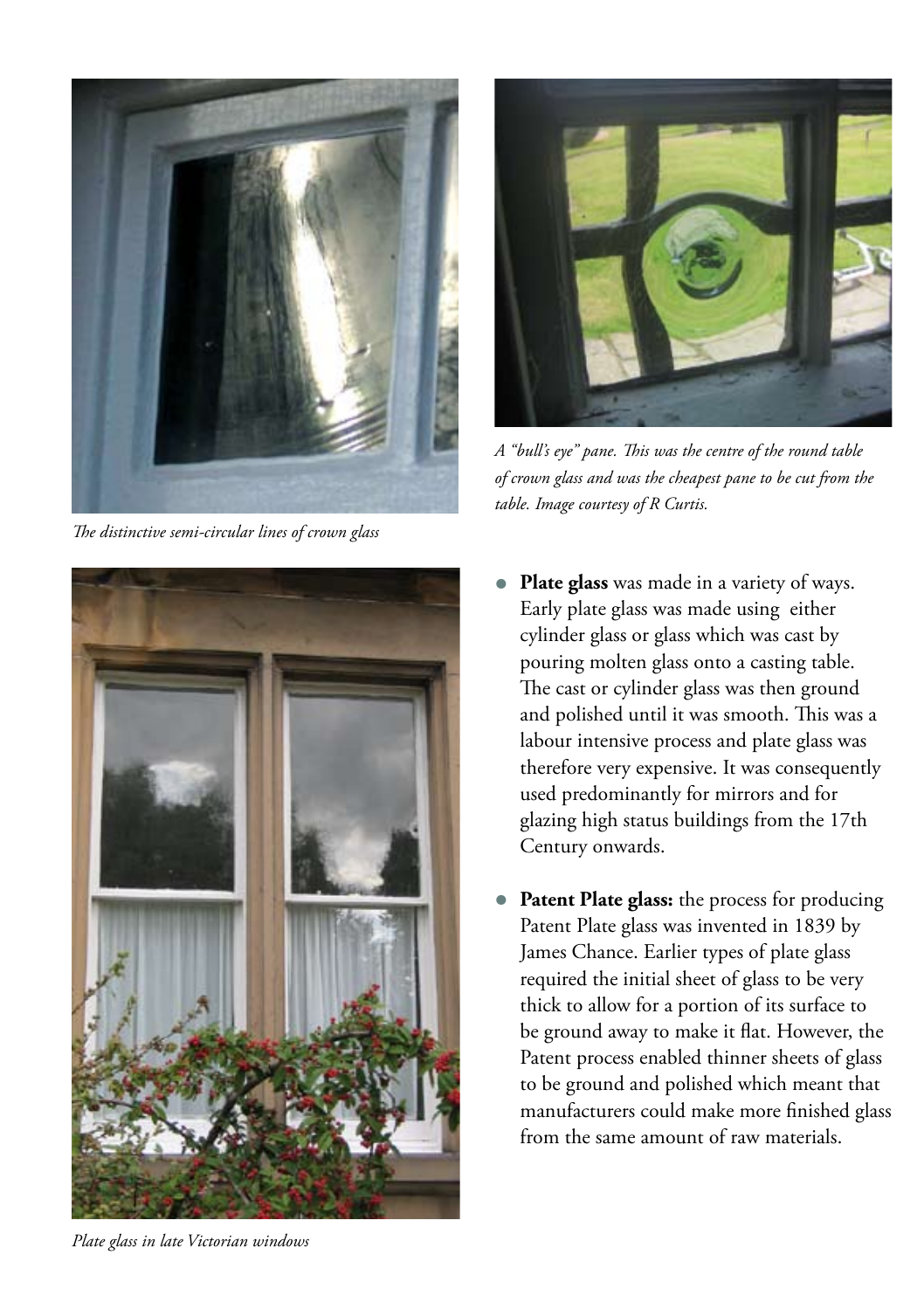- **Drawn flat sheet:** a series of developments took place in the early 20th Century which enabled increased mechanisation of glass production. Various methods were invented which allowed a continuous sheet of glass to be 'drawn' out of a furnace of molten glass which was then passed through a series of rollers and cooled. These sheets were then mechanically ground and polished.
- **Modern float glass** was first developed in 1959 and is the standard type of glass used for glazing today. It is made by floating molten glass on a bed of molten tin, to produce perfectly flat glass.



*Plate glass became popular with shop-owners during the 19th Century*

# Common risks to glazing

Due to its thinness, traditional glass is particularly vulnerable to breakage. It is therefore important to minimise any potential for damage at all times.

• **Use of scaffolding:** where scaffolding is necessary for building repair, care must be taken to ensure that no element of the scaffold is likely to damage the glazing and adequate temporary protection should be put in place to stop debris falling and hitting the glass. Window panes should not be broken to allow access for a scaffold tube into the building interior. If this is required a sash should be slid open to allow access.



*Scaffolding can be hazardous to old glazing*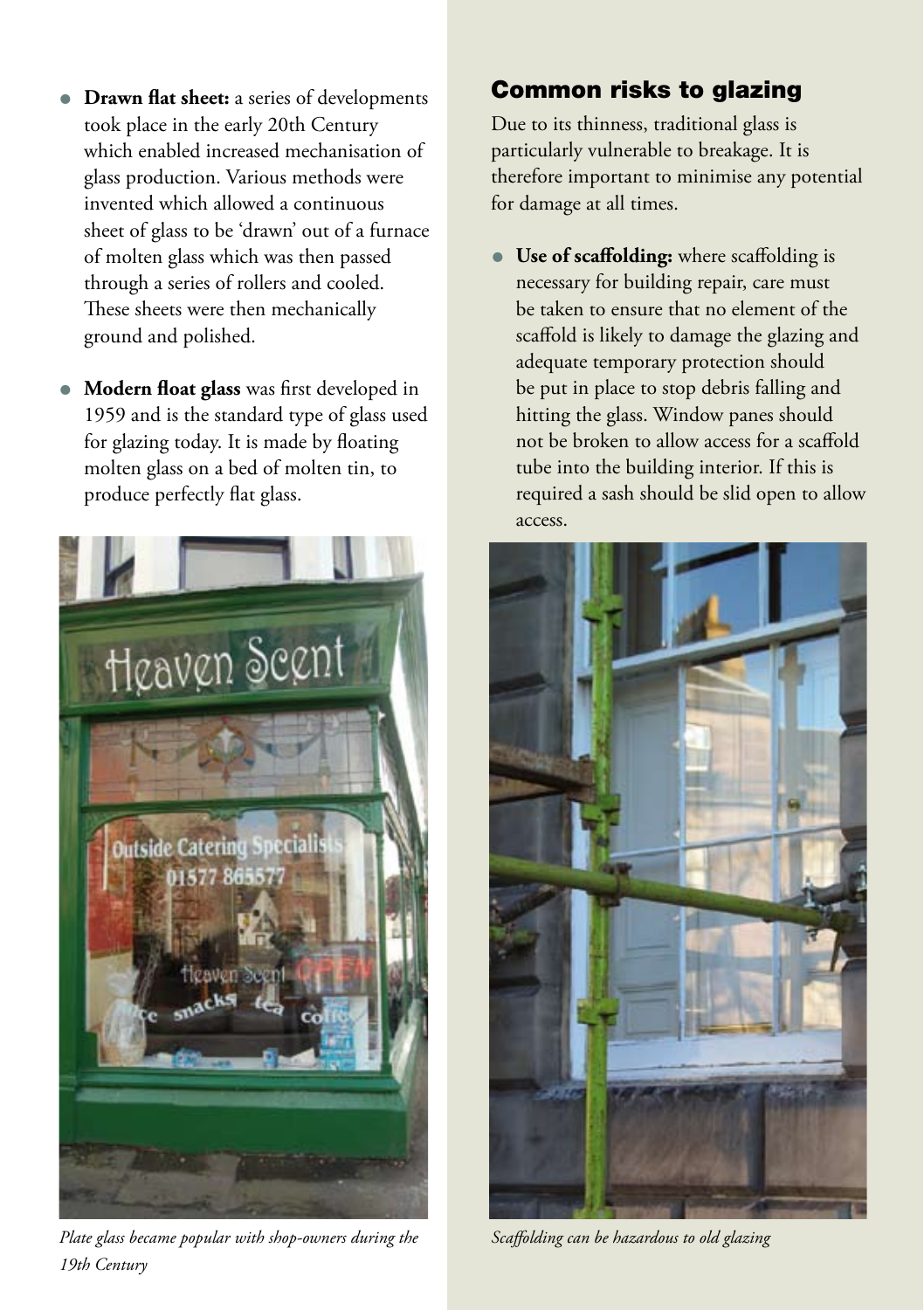- **Window repairs and replacements:** Glass is vulnerable to damage during window repairs, particularly if the frame needs to be dismantled to carry out comprehensive repairs. Where a window must be replaced, it is normally preferable to retain glass from the original and re-use if possible.
- **Alteration to existing windows:**  Occasionally, building owners wish to reinstate an earlier glazing pattern, (for example where sashes glazed with a single pane of glass were once divided into six panes by glazing bars). Consideration should be given to the value of any existing plate glass however, as this is now an irreplaceable material.
- **Ultra violet filters:** Over time, modern applied UV filters may degrade and require removal. However, the adhesive used to attach UV filters to glass can sometimes be difficult to remove. A UV blind may be a more appropriate alternative to applying a filter directly to historic glass.
- **Inappropriate replacement glass:** The use of modern float glass to replace broken or missing panes of traditional glass can create a patchwork effect in windows, disrupting the view out and the appearance of the building façade as a whole. Replacement glass should match the original as closely as possible and this may call for the reuse of salvaged material.
- **Stone-cleaning products:** Care should be taken when cleaning masonry surrounding windows as run-off from stone-cleaning products can etch glass.

## **Maintenance**

The maintenance of traditional glass and glazing systems is generally limited to cleaning, and the replacement of missing or dried glazing putty where necessary. Glass is best cleaned using a soft cloth and water. Abrasive cleaning agents should be avoided as these may damage the surface.

Regular painting of the windows and putty (ensuring that the paint overlaps slightly from the putty onto the glass) is important to keep the surrounding timber and glazing system in good condition.

Chemical and caustic paint stripping of window frames can cause irreversible damage to old glass. More suitable, and less aggressive, chemical paint removers are readily available from trade and DIY retailers.

# Repairing glazing systems

The distinctive patterns of lead kames were designed to evenly distribute the weight of the glass. It is important to bear in mind that the design of these kames, and the sequence of their assembly is an important consideration for any repairs, or in designing replacement windows.

Where window putty needs to be replaced, linseed oil putty is usually the most suitable type. Traditional putty has not changed in character or composition over time, is still widely available, and is easy to apply. Rebates (the grooves into which the glass sits) should be painted prior to inserting new putty and new putty should be left to harden completely (about 28 days) before painting.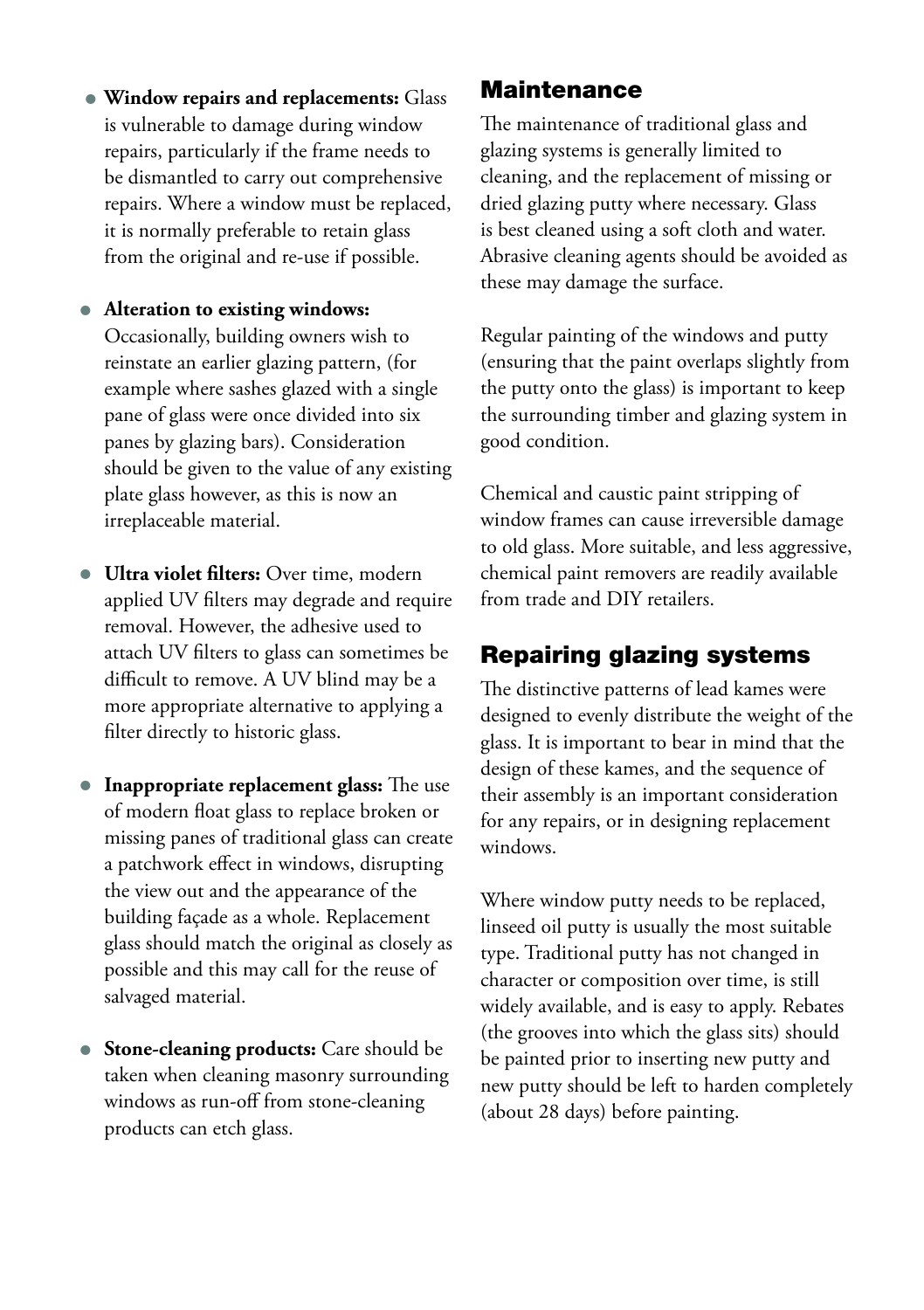

*Inscriptions found on traditional glass can add to historical interest*

# Repairing traditional glass

As most types of traditional glass are no longer available apart from salvaged sources, it is preferable to retain original glazing wherever possible. Maintenance and repair work should therefore take every precaution to guard against breakages or loss.

Glass repairs should not be assessed without also considering the surrounding materials such as the timber frame, iron sprigs used to hold the glass in place or stone walls. The condition of these elements may contribute to, or directly cause, problems.

If windows must be dismantled for more comprehensive repairs, it will be necessary to remove glass panes from their frame. An alkalibased paint stripper, or an infrared lamp, specially designed for the purpose, can be used to soften putty and ease its removal. This reduces the risk of damage to glazing during the process. All sprigs and any other fixings should be removed with care before removing the pane from its frame. In some cases the bedding putty, which lies between the glass and the rebate of the window frame, can be more difficult to extract, making it undesirable to remove glass panes unless absolutely necessary.

Small cracks in the corners of panes can be left insitu unless they pose a danger by admitting air or water. Larger cracks in very valuable glass can be repaired by a specialist using epoxy techniques.



*An infrared lamp in use*

# Replacing traditional glass

Most types of traditional glass are irreplaceable. Reproduction cylinder glass is currently the only readily available form of traditional glass in the UK. Crown and plate glass are no longer produced in the UK. Curved glass can be particularly difficult and costly to replace as it must be made in special moulds, so every effort should be taken to protect it whenever it is liable to be at risk from associated works.



*Curved glass can be difficult and expensive to replace*